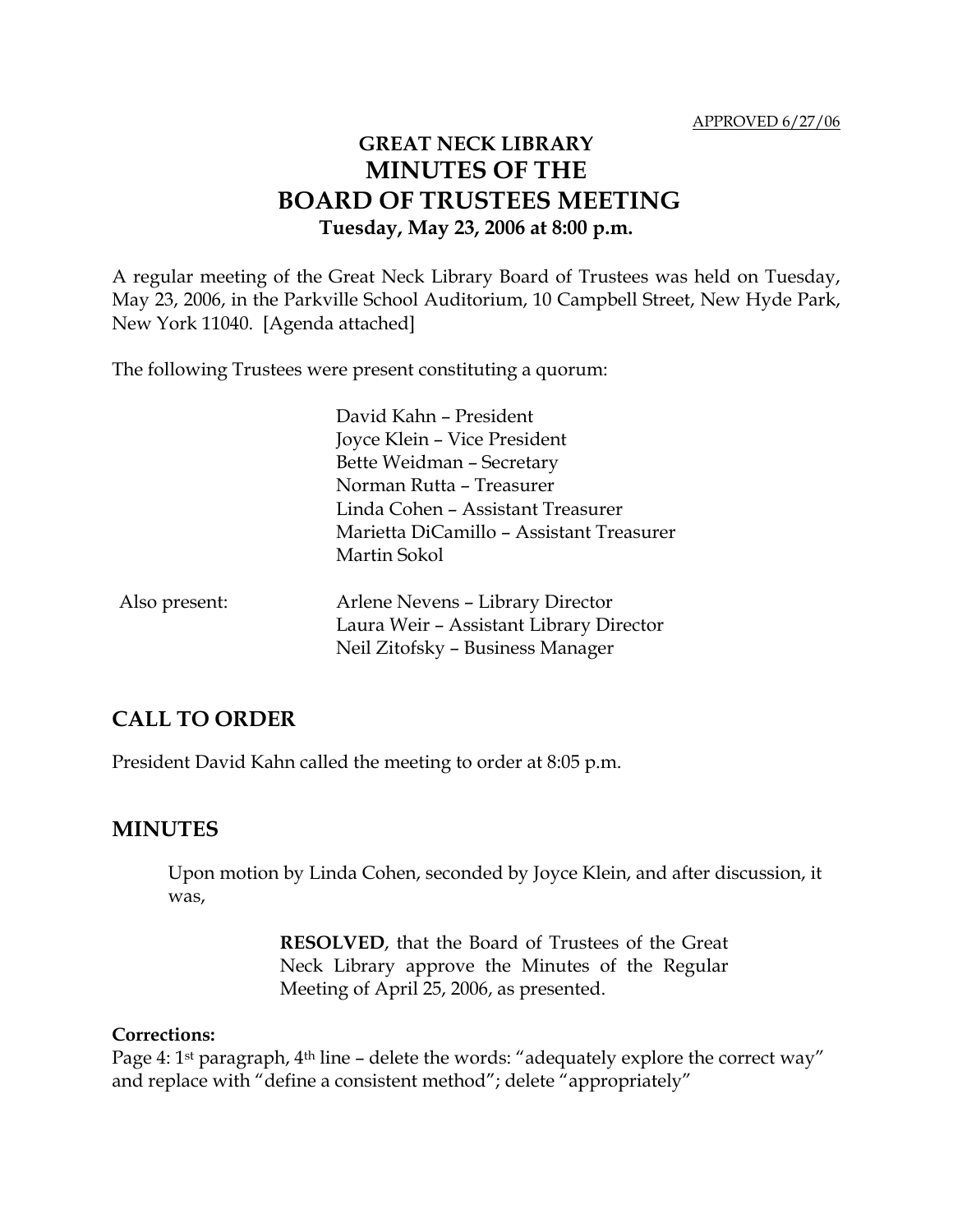Page 6: The words "load profiling" in the resolution for Auto Library Expenses should be in quotation marks with the first letter of each word in upper case ("Load Profiling")

Trustee DiCamillo requested that for future meetings, the Board should make a motion to adjourn the meeting and that the motion be seconded.

Upon motion by Martin Sokol, seconded by Linda Cohen, and after discussion, it was,

> **RESOLVED**, that the Board of Trustees of the Great Neck Library approve the Minutes of the Regular Meeting of April 25, 2006, as corrected.

VOTE:Yes – 7 (Cohen, DiCamillo, Kahn, Klein, Rutta, Sokol, Weidman) MOTION CARRIED UNANIMOUSLY

**OLD BUSINESS** [continued on page 5]

## **Audit – Capital Asset Depreciation**

The Finance Committee Chair, Norman Rutta, reported that the Committee met and reached a consensus that the average life of a book should be four years and after four years, it would be considered fully depreciated.

Upon motion by Norman Rutta, seconded by Linda Cohen, and after discussion, it was,

> **RESOLVED,** that the Board of Trustees of the Great Neck Library adopt a policy for Fiscal Year 2005 and thereafter, concerning its Capital Asset of books and materials and adopt a four-year estimated useful life for this asset and to depreciate the asset on a straight line basis over a four-year period.

Public Comments: Al Coster (Library's Auditor), Stanley Romaine, Marianna Wohlgemuth, William Morrill, Karen Rubin, Jonathan Kahn

VOTE:Yes – 5 (Cohen, DiCamillo, Kahn, Klein, Rutta); Opposed – 2 (Sokol, Weidman) MOTION CARRIED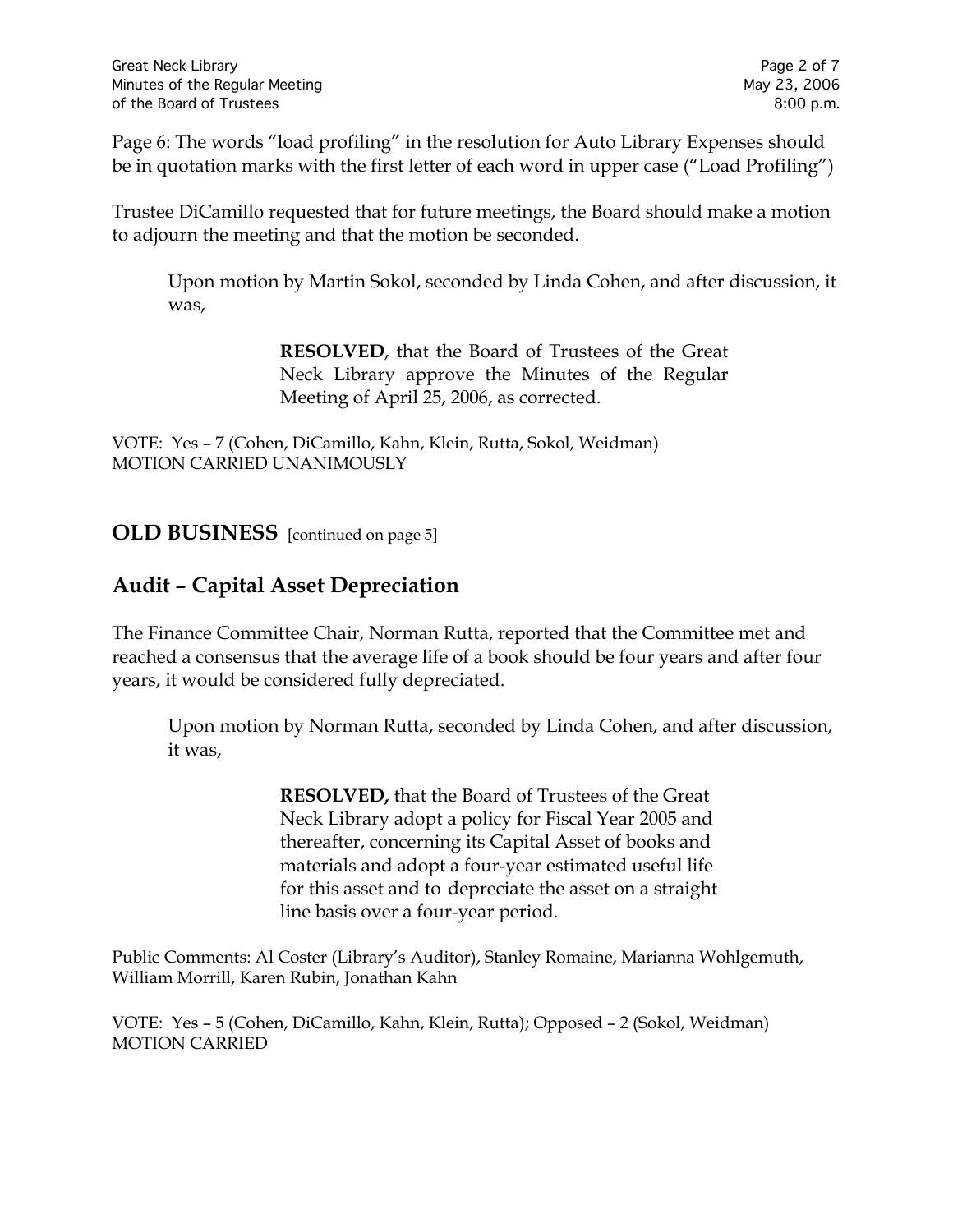Upon motion by Norman Rutta, seconded by Marietta DiCamillo, and after discussion, it was,

> **RESOLVED,** that the Board of Trustees of the Great Neck Library take from the table the Auditor's Report dated March 8, 2006 for the year ended December 31, 2005.

VOTE:Yes – 7 (Cohen, DiCamillo, Kahn, Klein, Rutta, Sokol, Weidman) MOTION CARRIED UNANIMOUSLY

Upon motion by Norman Rutta, seconded by Marietta DiCamillo, and after discussion, it was,

> **RESOLVED,** that the Board of Trustees of the Great Neck Library accept the Auditor's Report dated March 8, 2006 for the year ended December 31, 2005.

VOTE:Yes – 6 (Cohen, DiCamillo, Kahn, Klein, Rutta, Sokol); Opposed – 1(Weidman) MOTION CARRIED

#### **EXECUTIVE SESSION**

Upon motion by Marietta DiCamillo, seconded by Martin Sokol, and after discussion, it was,

> **RESOLVED,** that the Board of Trustees of the Great Neck Library go into Executive Session to discuss personnel matters.

VOTE:Yes – 4 (DiCamillo, Klein, Rutta, Sokol); Opposed – 1(Weidman); Abstention – 2 (Cohen, Kahn). MOTION CARRIED

The Board went into executive session at 8:50 p.m. Upon motion by Marietta DiCamillo and seconded by Linda Cohen, the Board returned to public session at 9:50 p.m.

#### **TREASURER'S REPORT – PERSONNEL REPORT**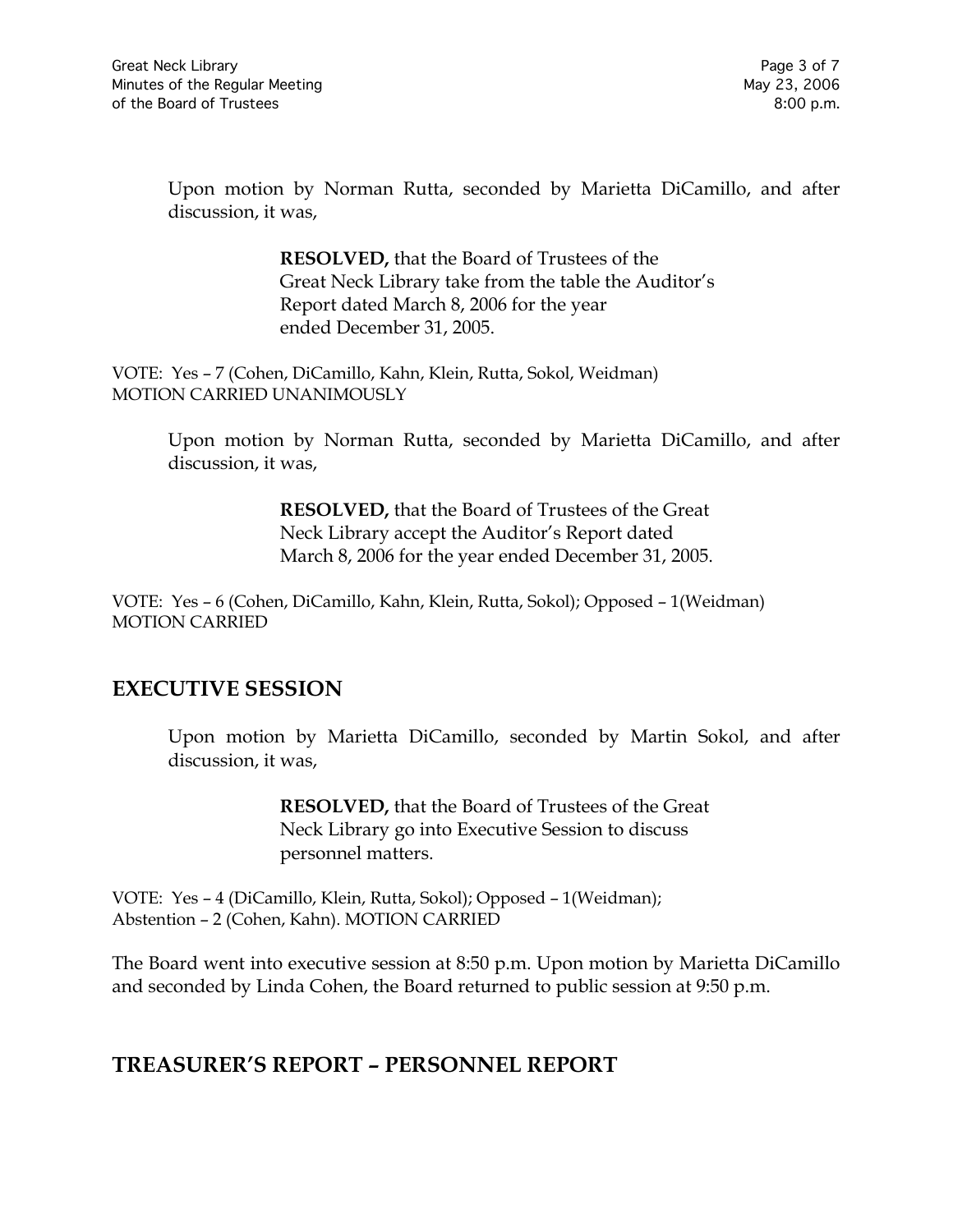During the month of April 2006, revenue received was \$968,507. Total expenses were \$552,269.

At the close of business, April 30, 2006, total operating fund holdings were \$2,504,274. Of these funds, \$2,500,289 was on deposit at HSBC and the Bank of New York, and \$3,985 was on hand in Petty Cash funds at Main and the Branches. This compares to an April 30, 2005 balance of \$2,159,399.

Additionally, the cash balance of the Main Building and Special Services fund was \$1,188,495; the Automated Library fund was \$56,296; the Restricted Gift fund was \$46,804; the Branch and Special Services fund was \$101,007. These funds totaled \$1,392,603 on April 30, 2006. The April 30, 2005 total was \$1,495,553.

Upon motion by Linda Cohen, seconded by Bette Weidman, and after discussion, it was,

> **RESOLVED,** that the Board of Trustees of the Great Neck Library accept the May 23, 2006, Treasurer's Report with the Personnel Changes of April 22, 2006, through May 18, 2006.

VOTE:Yes – 5 (Cohen, Kahn, Klein, Sokol, Weidman); Opposed – 2 (DiCamillo, Rutta) *MOTION CARRIED* 

Upon motion by Norman Rutta, seconded by Marietta DiCamillo, and after discussion, it was,

> **RESOLVED,** that the Board of Trustees of the Great Neck Library authorize the Treasurer, who has reviewed all checks and supporting documentation, to pay the persons named in the Check Register dated April 22, 2006 through May 18, 2006, Paid Checks numbered 0022430 through 0022434, 0022485 through 0022490, and 33490 through 33519, and To-Be-Paid Checks numbered 33520 through 33639, the sums set against their respective names, amounting in the aggregate to \$260,643.50.

VOTE:Yes – 7 (Cohen, DiCamillo, Kahn, Klein, Rutta, Sokol, Weidman) *MOTION CARRIED UNANIMOUSLY*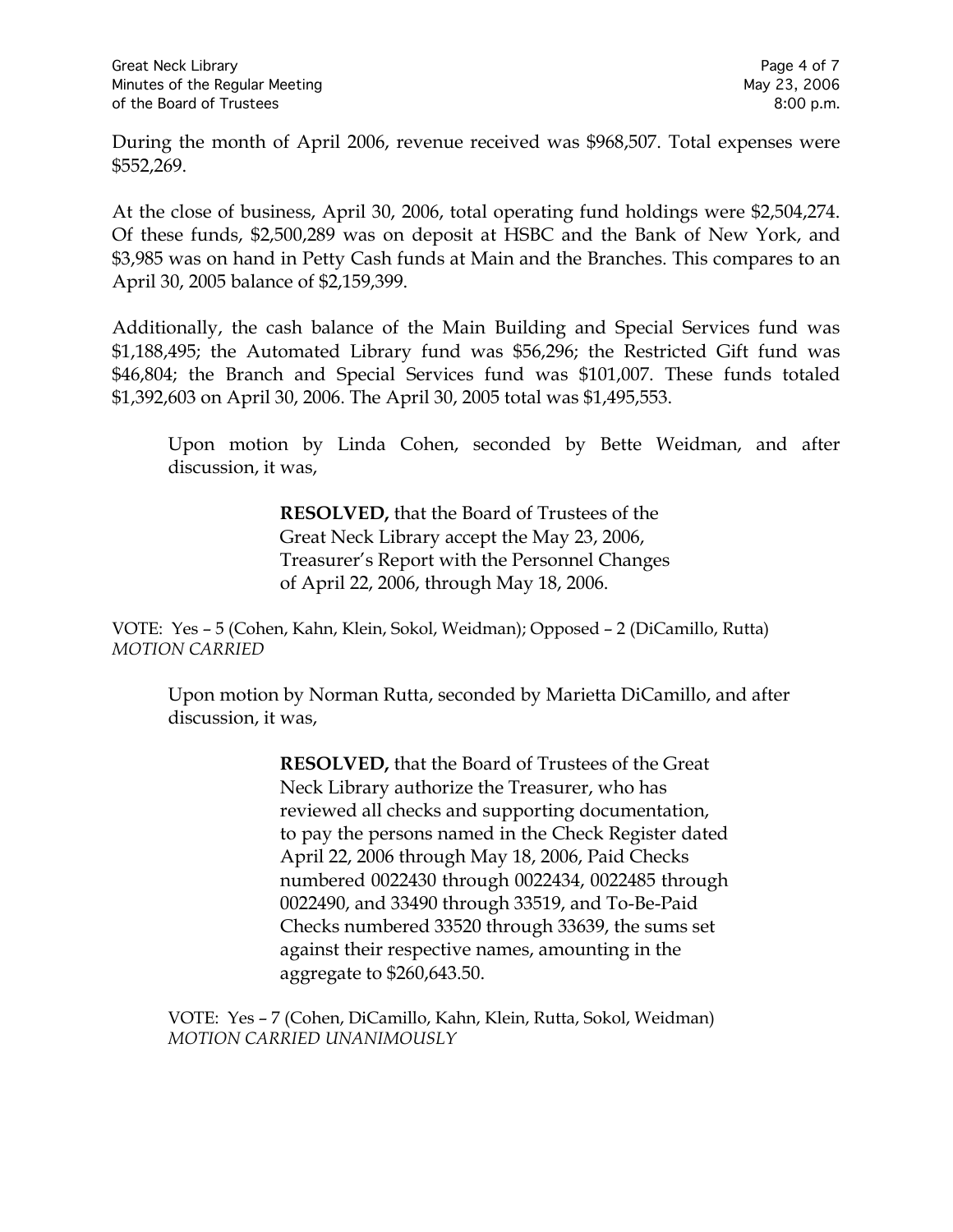### **REPORTS**

### **Director**

Director Nevens presented her report which is attached to these Minutes.

#### **Branch Committee**

The report of the Branch Committee was received from Branch Committee Chair, Marietta DiCamillo, and attached to these Minutes.

**OLD BUSINESS** [continued from page 2]

# **Building Committee Report/Main Building**

Building Chair, Linda Cohen, reported on the Building Committee meeting at Town Hall with Supervisor Jon Kaiman and the Town of North Hempstead Building Department on April 3rd, the Board Building Committee meetings of April 10<sup>th</sup> and May 9th, and the meeting with Mayor Leonard Samansky on April 27th. The report is appended to these Minutes.

Upon motion by Linda Cohen, seconded by Joyce Klein, and after discussion, it was,

> **RESOLVED,** that the Board of Trustees of the Great Neck Library authorize our architects, H2L2, to develop a plan as outlined in their proposal dated November 21, 2005, for an addition to the Library, not to exceed 9,760 square feet as follows: 4,080 square feet extension on the Main Level to the front (south) side of the building which would extend approximately to the top of the stairs; 1,680 square feet extension on the lower level which would fill in the space where the driveway currently exists; 4,000 square feet to fill in, on two levels, the northeast corner of the building.

Public Comments: William Morrill, Bernard Klein, Karen Rubin, Jonathan Kahn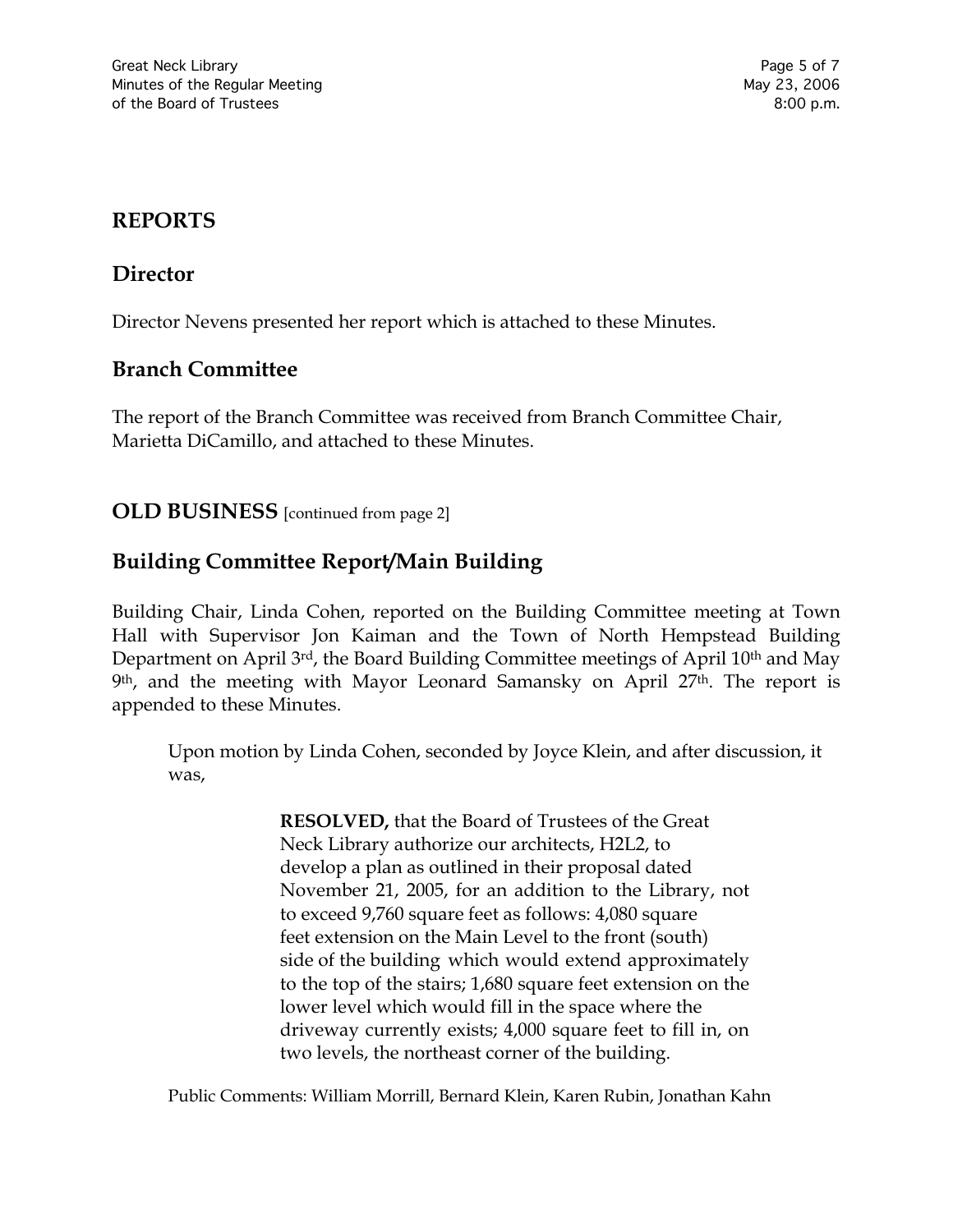VOTE:Yes – 4 (Cohen, Kahn, Klein, Weidman); No – 3 (DiCamillo, Rutta, Sokol) *MOTION CARRIED*

### **NEW BUSINESS**

### **Holiday & Sunday Schedule**

Upon motion by Bette Weidman, seconded by Joyce Klein, and after discussion, it was,

> **RESOLVED,** that the Board of Trustees of the Great Neck Library adopt the attached Holiday & Sunday Schedule for September 2006 to August 2007.

Upon motion by Norman Rutta, seconded by Martin Sokol, and after discussion, it was,

> **RESOLVED,** that the Board of Trustees of the Great Neck Library table the attached Holiday & Sunday Schedule for September 2006 to August 2007.

Public Comments: Stanley Romaine, Deborah Rabizadeh

VOTE: Yes - 4 (Cohen Sokol, Kahn, Klein, Rutta); Opposed - 3 (DiCamillo, Sokol Cohen, Weidman) [corrected 6/27/06] *MOTION CARRIED* 

It was requested that the section of the Staff Association Collective Bargaining Agreement, dealing with Sunday & Holiday Schedule, be provided to the entire Board.

#### **Excess Equipment**

Upon motion by Martin Sokol, seconded by Joyce Klein, and after discussion, it was,

> **RESOLVED,** that the Board of Trustees of the Great Neck Library declare the items listed on the appended schedule excessed and authorize the Director to dispose of same in an appropriate manner.